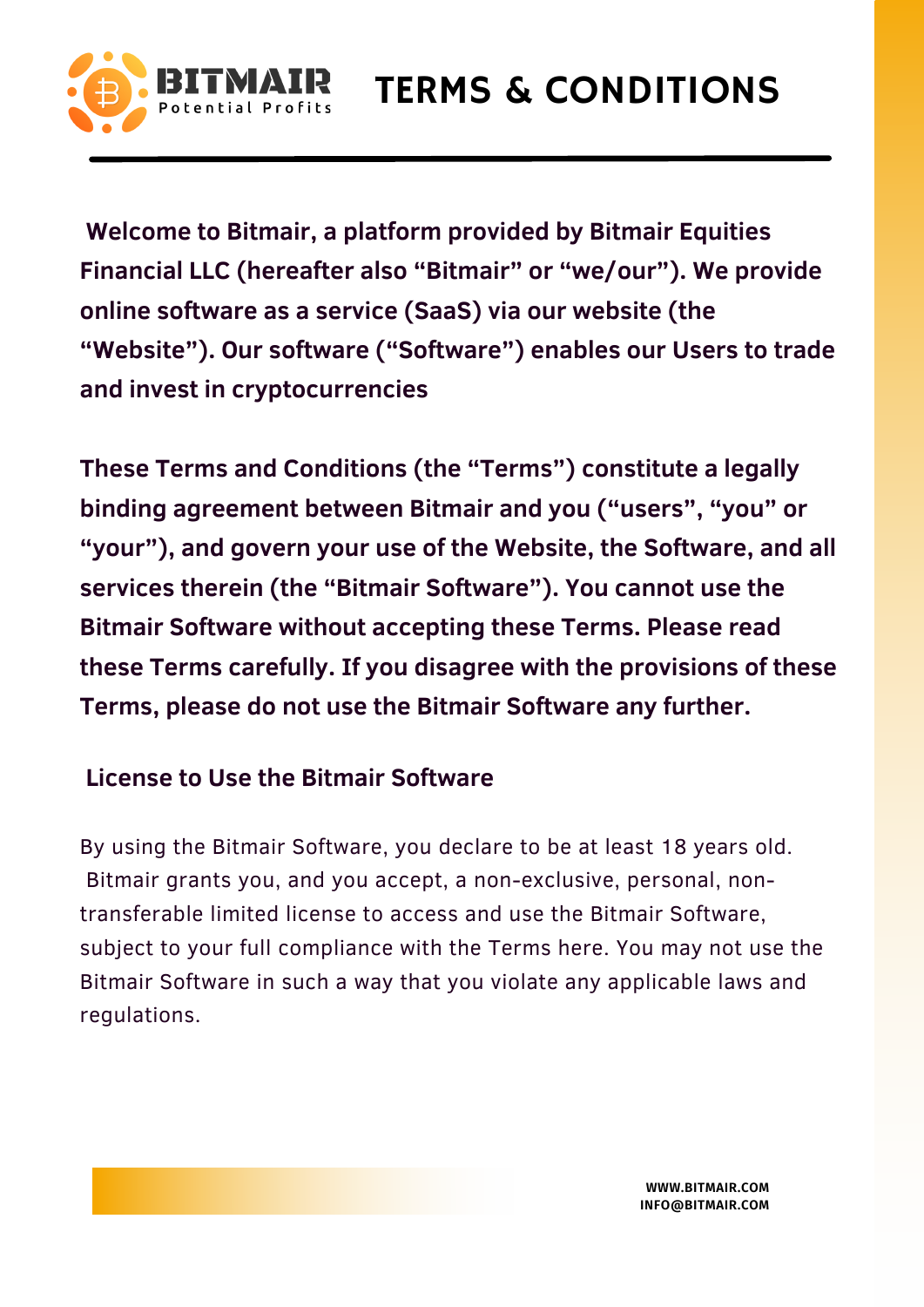

TERMS & CONDITIONS

## **Account Creation and Management**

You are required to create a Bitmair account (the "Bitmair Account"). In establishing a Bitmair Account, you agree to provide only correct, current, and complete information about yourself, as well as to update such information as necessary to maintain its accuracy.

You must always protect the login details of your Bitmair Account and keep your password strictly secret. You are completely responsible for any activity that occurs under your Bitmair Account, including account and password management, and you will not agree to sell, transfer or assign the Bitmair Account or any Bitmair Account-related rights without the express written consent of Bitmair. Bitmair Equities Financial LLC will assume that all actions taken from your Bitmair Account are done by you or under your supervision.

## **Subscription and payment**

In the event that you need a subscription to use the Bitmair Software, subscriptions (the amount will be stated on the Website) are offered for a fixed amount over a maturity period on 200% of your subscription.

Bitmair will give the User access to the Bitmair Software immediately after the subscription is completed. The subscription price will be invoiced automatically once the plan is activated. Possible methods of payment are made available on the Website and include the likes of, Perfect Money, and cryptocurrencies.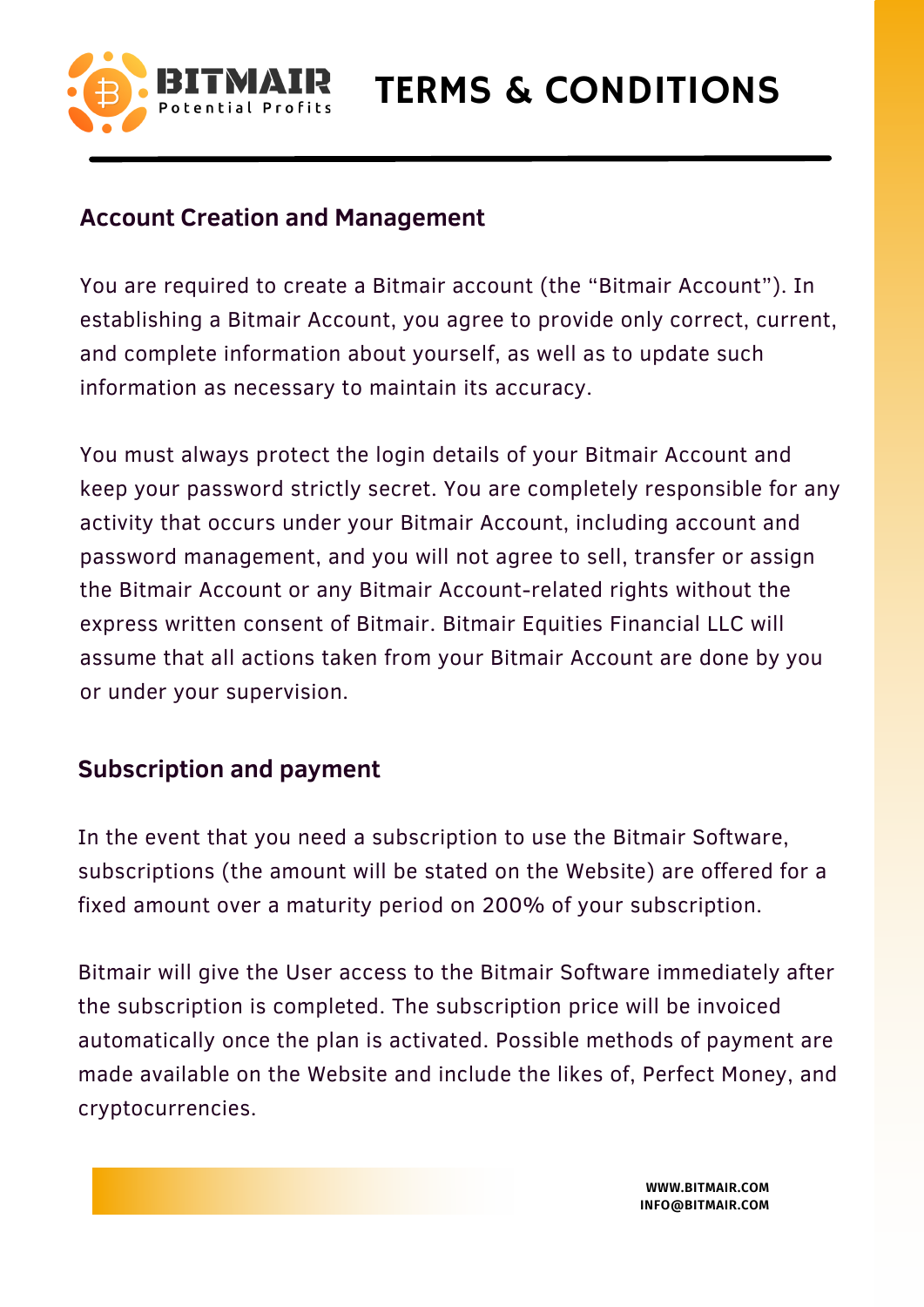

The User can cancel the subscription anytime.

You are expected and agree to provide only correct, current, and complete information about yourself when filling into payment information, as well as to update such information as necessary to maintain its truth and accuracy.

## **Acceptable Use of the Bitmair Software**

When you use the Bitmair Software, you consent that:

- You will not, or try to, make any unlicensed or unauthorized use of, or otherwise violate or misappropriate, any copyright, patent, privacy right, publicity right, trade secret, trademark, or other intellectual property or proprietary rights (collectively, "IP Rights") of any individual or entity, including incorporating any original, variation or misspellings of any thirdparty trademarks, creative assets, service marks, or other brand identifiers without proper authorization;

- You will not, or try to, promote, offer or sell any product and/or that: (i) violates, or may violate, the policies or rules of payment partners; (ii) is illegal or constitutes illegal activity; (iii) promotes or encourages discrimination based upon age, disability, nationality, race, religion, sex, or sexual orientation; or (iv) is abusive towards other people;

- You will not, or try to, defame or impersonate any person or entity;